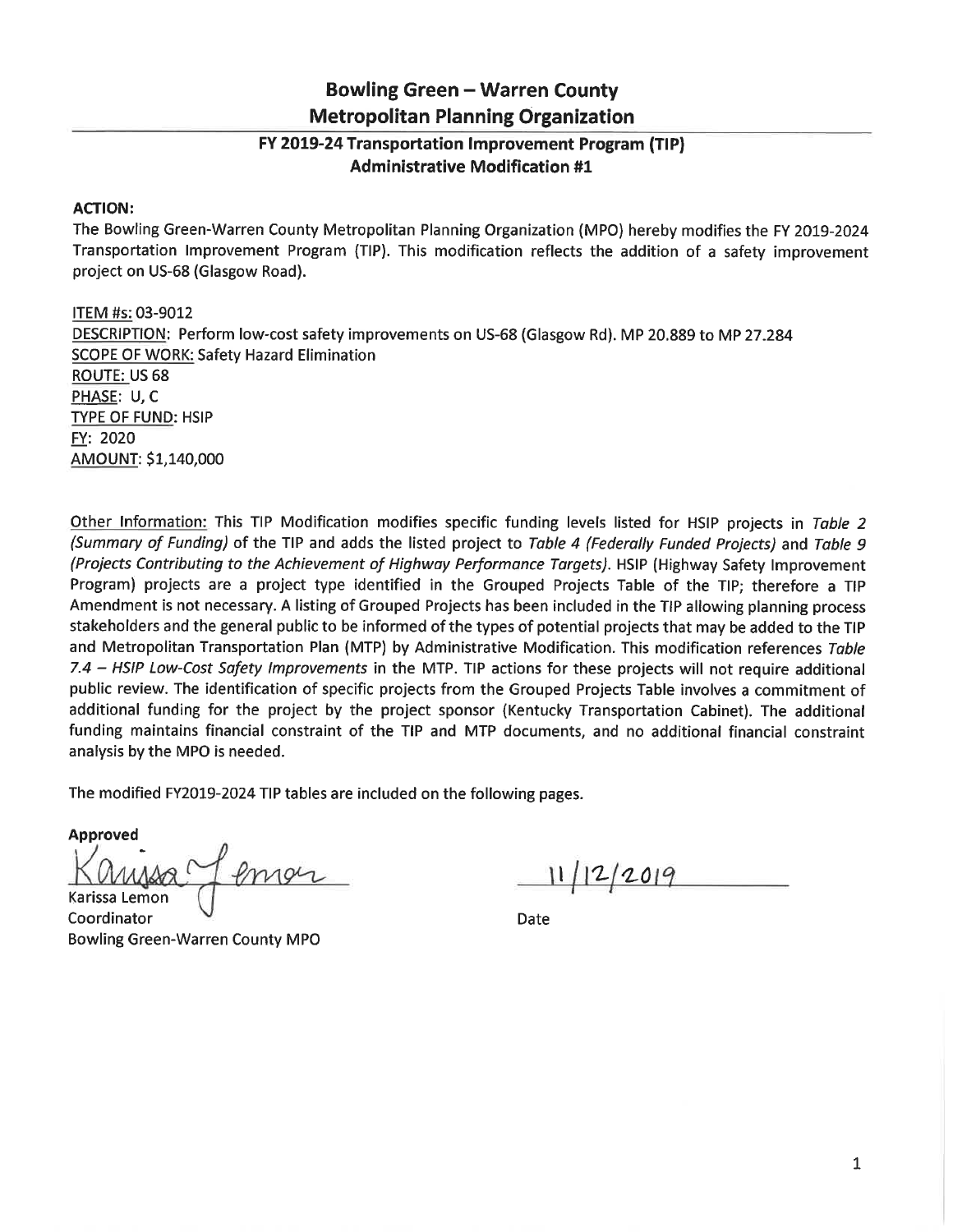| TABLE 2   SUMMARY OF HIGHWAY FUNDING TYPES |                  |           |                     |             |           |            |            |            |           |              |               |
|--------------------------------------------|------------------|-----------|---------------------|-------------|-----------|------------|------------|------------|-----------|--------------|---------------|
|                                            |                  |           | <b>FUNDING TYPE</b> |             |           |            |            |            |           |              |               |
| <b>FISCAL YEAR</b>                         |                  | <b>NH</b> |                     | <b>HSIP</b> |           | <b>STP</b> |            | <b>TAP</b> |           | <b>TOTAL</b> |               |
| 2019                                       | <b>Est. Cost</b> | \$        | 800,000             | \$          | 590,000   | \$         | 8,760,000  | \$         | 2,158,924 | \$           | 12,308,924    |
|                                            | Revenue          | \$        | 800,000             | \$          | 590,000   | \$         | 8,760,000  | \$         | 2,158,924 | \$           | 12,308,924    |
| 2020                                       | <b>Est. Cost</b> | \$        | 3,910,000           | \$          | 1,140,000 | \$         | 28,330,000 |            |           | \$           | 33,380,000    |
|                                            | Revenue          | \$        | 3,910,000           | \$          | 1,140,000 | \$         | 28,330,000 |            |           | \$           | 33,380,000    |
| 2021                                       | Est. Cost        | \$        | 25,160,000          | \$          | 1,250,000 | \$         | 5,950,000  |            |           | \$           | 32,360,000    |
|                                            | Revenue          | \$        | 25,160,000          | \$          | 1,250,000 | \$         | 5,950,000  |            |           | \$           | 32,360,000    |
| 2022                                       | Est. Cost        | \$        | 25,290,000          |             |           | \$         | 4,560,000  |            |           | \$           | 29,850,000    |
|                                            | Revenue          | \$        | 25,290,000          |             |           | \$         | 4,560,000  |            |           | \$           | 29,850,000    |
| 2023                                       | <b>Est. Cost</b> | \$        | 14,850,000          |             |           |            |            |            |           | \$           | 14,850,000    |
|                                            | Revenue          | \$        | 14,850,000          |             |           |            |            |            |           | \$           | 14,850,000    |
| 2024                                       | <b>Est. Cost</b> |           |                     |             |           | \$         | 440,000    |            |           | \$           | 440,000       |
|                                            | Revenue          |           |                     |             |           | \$         | 440,000    |            |           | \$           | 440,000       |
| <b>TOTAL</b>                               | <b>Est. Cost</b> | \$        | 70,010,000          | \$          | 2,980,000 | \$         | 48,040,000 | \$         | 2,158,924 | \$           | 123, 188, 924 |
|                                            | <b>Revenue</b>   | \$        | 70,010,000          | \$          | 2,980,000 | \$         | 48,040,000 | \$         | 2,158,924 | \$.          | 123, 188, 924 |

| TABLE 4   FEDERALLY FUNDED TRANSPORTATION PROJECTS |         |              |                                                                                       |                  |             |              |                                   |  |  |
|----------------------------------------------------|---------|--------------|---------------------------------------------------------------------------------------|------------------|-------------|--------------|-----------------------------------|--|--|
| <b>KYTC ID</b>                                     |         | ROUTE LENGTH | <b>PROJECT DESCRIPTION</b>                                                            | <b>FUND TYPE</b> | <b>YEAR</b> | <b>PHASE</b> | <b>TOTAL PHASE</b><br><b>COST</b> |  |  |
| 3-9012.00                                          |         | 6.40         | Perform low-cost safety improvements on US-68 (Glasgow<br>Rd). MP 20.889 to MP 27.284 | <b>HSIP</b>      | 2020        | U            | 140,000                           |  |  |
|                                                    | $US-68$ |              |                                                                                       |                  | 2020        |              | 1.000.000                         |  |  |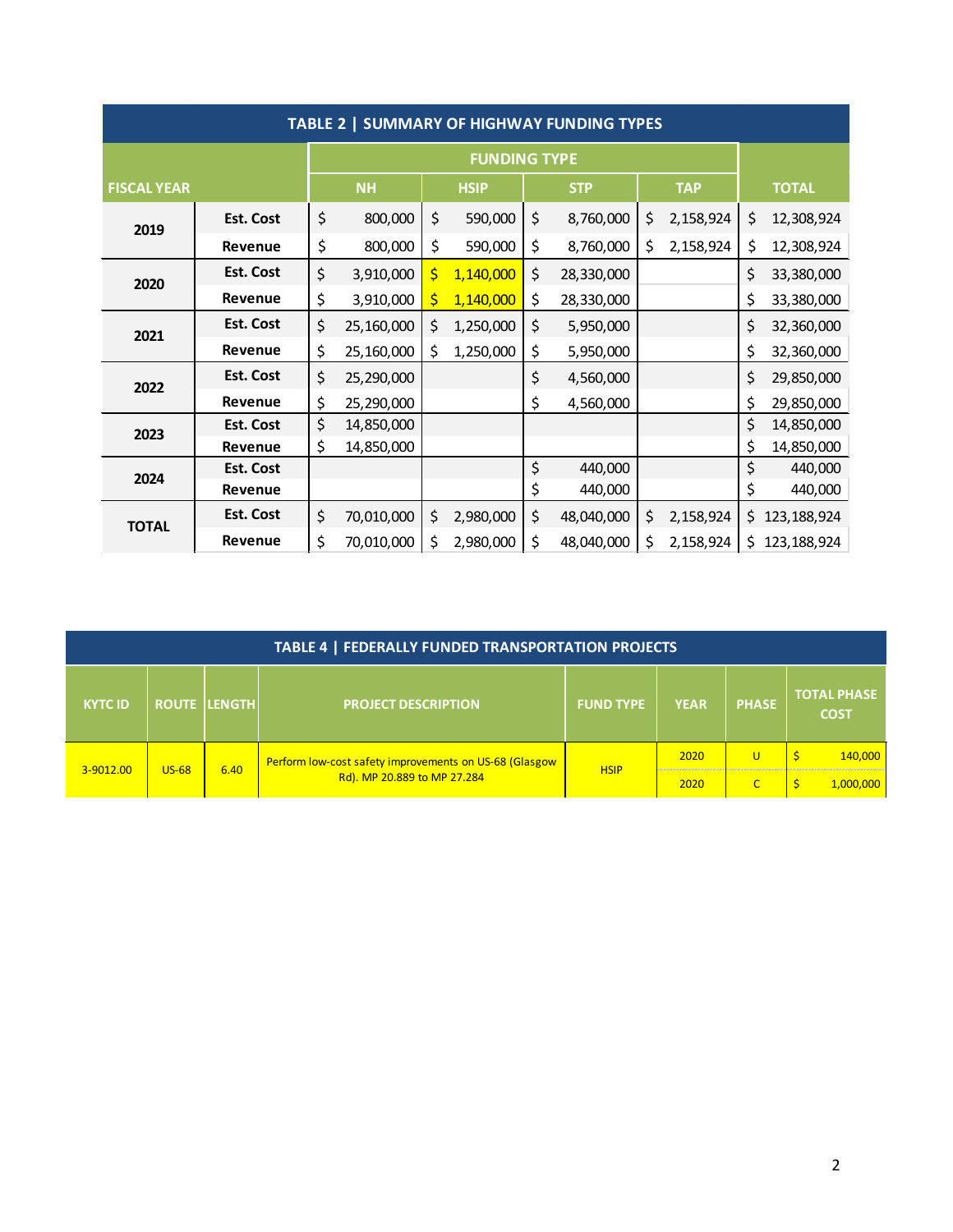| <b>Federally Funded Transportation Projects</b>          |                 |                |                            |                                                                                    |                |                |                |               |  |                      |  |
|----------------------------------------------------------|-----------------|----------------|----------------------------|------------------------------------------------------------------------------------|----------------|----------------|----------------|---------------|--|----------------------|--|
| <b>Bowling Green-Warren County MPO TIP (FY2019-2024)</b> |                 |                |                            |                                                                                    |                |                |                |               |  |                      |  |
| <b>KYTC ID</b>                                           | <b>Route</b>    | Length         | <b>Project Description</b> |                                                                                    |                |                |                |               |  |                      |  |
| 3-9012.00                                                | <b>US-68</b>    | 6.40           |                            | Perform low-cost safety improvements on US-68 (Glasgow Rd). MP 20.889 to MP 27.284 |                |                |                |               |  |                      |  |
| <b>Fund Type Phase</b>                                   |                 | <b>FY 2019</b> | <b>FY 2020</b>             | <b>FY 2021</b>                                                                     | <b>FY 2022</b> | <b>FY 2023</b> | <b>FY 2024</b> | <b>Future</b> |  | <b>Total Funding</b> |  |
| <b>HSIP</b>                                              | U               |                | 140,000                    |                                                                                    |                |                |                |               |  | 140,000              |  |
| <b>HSIP</b>                                              | $\sqrt{2}$<br>◡ |                | 1,000,000                  |                                                                                    |                |                |                |               |  | 1,000,000            |  |
| <b>TOTAL</b>                                             |                 |                |                            |                                                                                    |                |                |                |               |  | 1,140,000            |  |